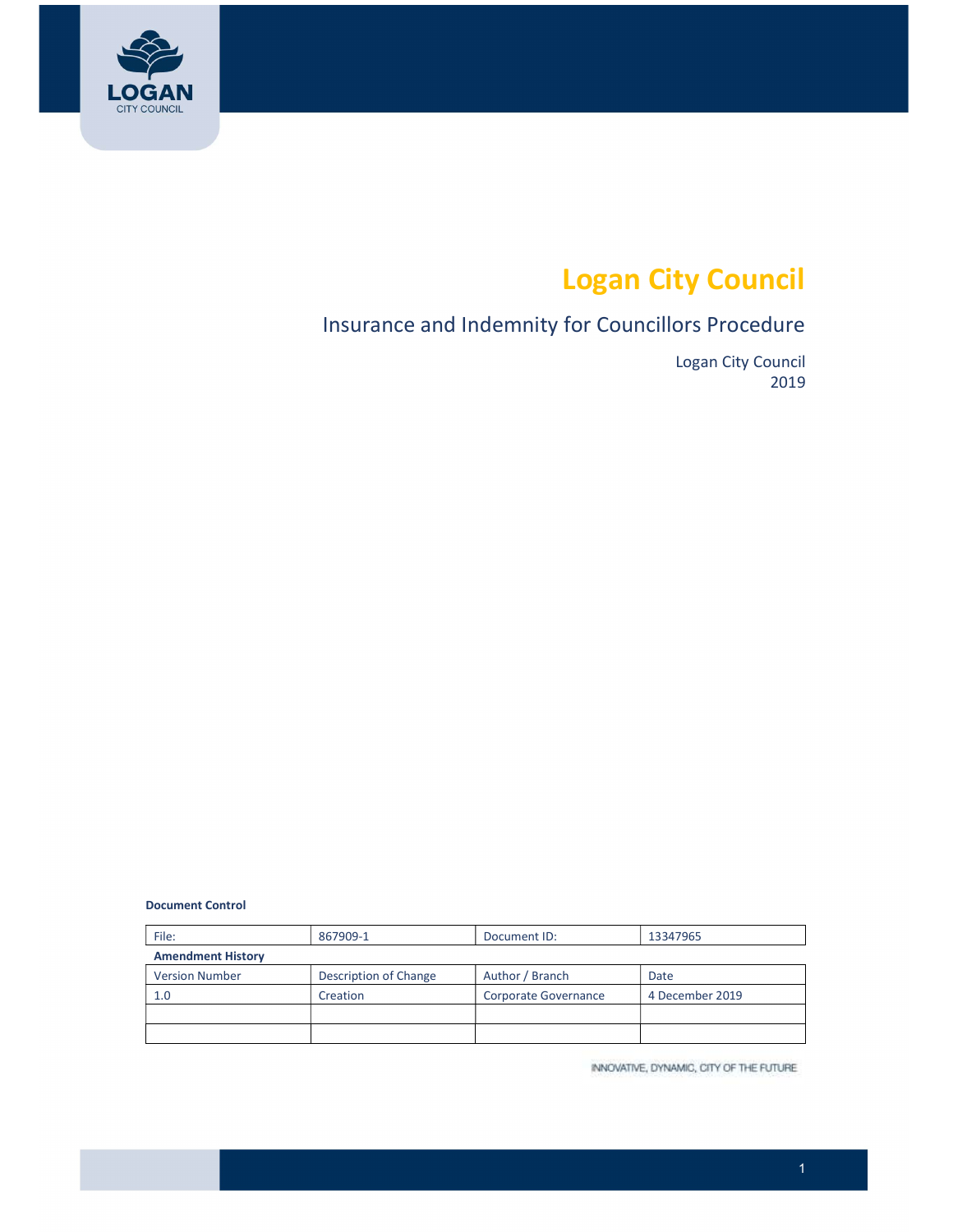#### **Table of Contents**

| $2^{\circ}$ |                                                                                  |  |
|-------------|----------------------------------------------------------------------------------|--|
|             |                                                                                  |  |
|             |                                                                                  |  |
| $5 -$       |                                                                                  |  |
|             | 6 Way in which a Councillor is to make a request under this Policy and Procedure |  |
| $7^{\circ}$ |                                                                                  |  |
|             |                                                                                  |  |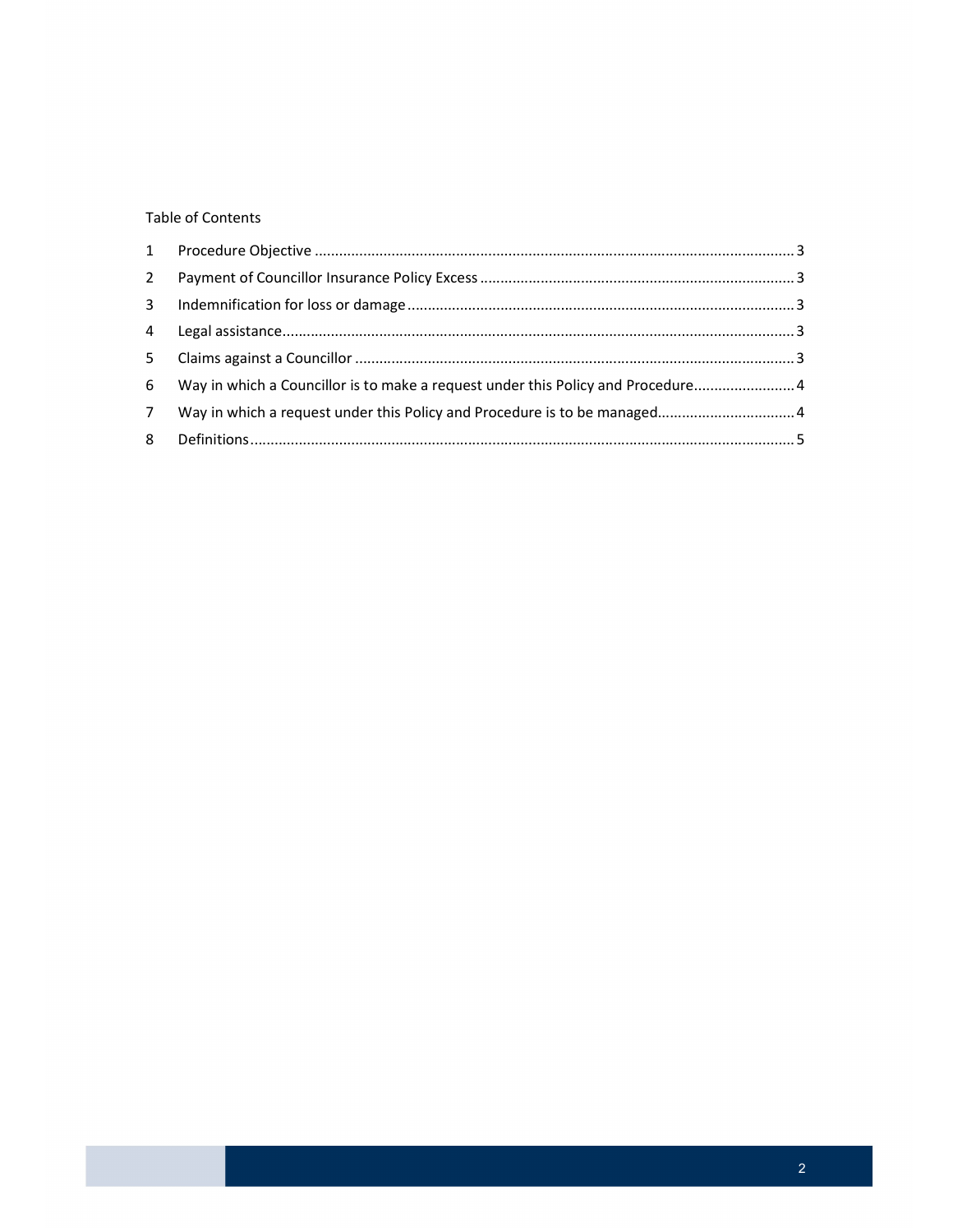#### <span id="page-2-0"></span>1 Procedure Objective

 This Procedure sets out the way in which Council will enter into a Councillor Insurance Policy, pay the insurance policy excess for a Councillor Insurance Policy and indemnity or reimburse a Councillor for costs incurred through injury, investigation, hearings or legal proceedings

#### 2 Payment of Councillor Insurance Policy Excess

 The Council will pay the Councillor Insurance Policy excess for a claim made against a Councillor to the extent to which it is payable as a result of the performance by the Councillor of a Councillor Responsibility if the relevant Claims Manager confirms in writing its determination that the matter should be managed by the Claims Manager in order to mitigate the risk involved

#### 3 Indemnification for loss or damage

 The Council will indemnify a Councillor against loss or damage suffered by the Councillor to the extent to which it is as a result of the performance by the Councillor of a Councillor Responsibility.

#### 4 Legal assistance

 The Council will indemnify or reimburse the reasonable legal expenses of a Councillor to the extent to which they are incurred as a result of:

- the Councillor defending a proceeding which has been commenced or is reasonably expected to be commenced against the Councillor as a result of the performance by the Councillor of a Councillor Responsibility; or
- the Councillor responding to or assisting an investigation by an investigative body as a party, witness or in another capacity as a result of performance by the Councillor of a Councillor Responsibility.

#### 5 Claims against a Councillor

 The Council may by resolution cease indemnifying or reimbursing a Councillor under paragraphs 3 or 4 and require a Councillor to repay to the Council an amount that has been indemnified or reimbursed in the following circumstances:

- the relevant Court, or investigative body makes a finding adverse to the Councillor or the Councillor makes relevant admissions;
- the Councillor has no further rights of appeal or elects not to further appeal.

 If the Council makes a resolution requiring a Councillor to repay an amount that has been indemnified or reimbursed for loss or damage or for legal assistance, the Councillor is to repay the amount within 90 days or such longer period provided by the resolution.

The Council will not subject a Councillor to a claim for the following:

- a contribution where money is paid in settlement of a claim if the claim has arisen as a result of the performance by the Councillor of a Councillor Responsibility;
- reimbursement of all or part of any settlement or of any award for damages or costs paid if the claim has arisen as a result of the performance by the Councillor of a Councillor Responsibility.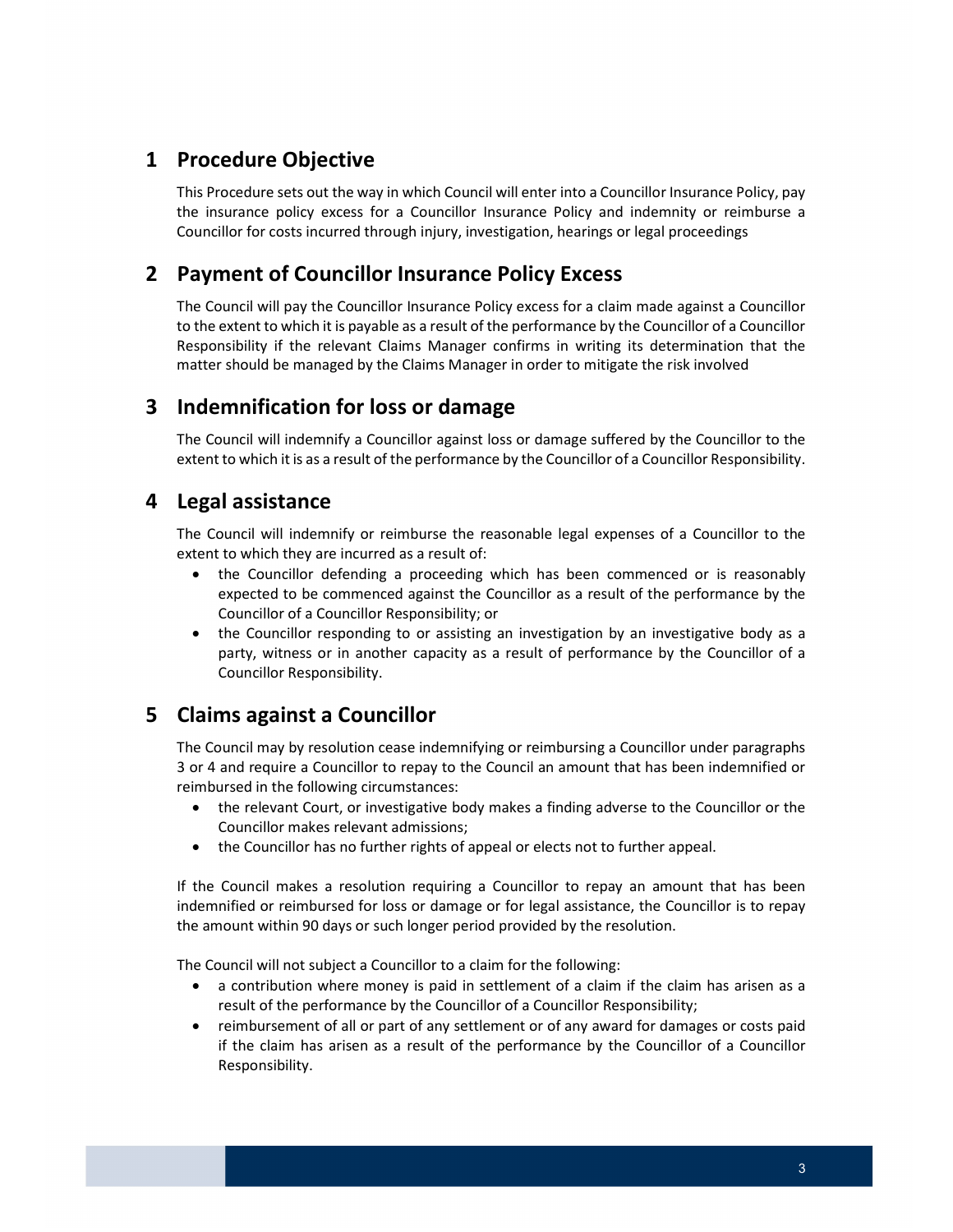## <span id="page-3-0"></span> 6 Way in which a Councillor is to make a request under this Policy and Procedure

A Councillor is to, as soon as reasonably practicable, notify the Director of Organisational Services in writing of the following:

- a matter to which this policy may apply;
- the facts and circumstances in respect of that matter.

 A notice given to the Director of Organisational Services about a matter to which this policy may apply is also to contain a written acknowledgement by the Councillor that the Councillor:

- has read and understood this policy;
- understands that if an adverse finding is made against the Councillor, the Councillor may be required to repay an amount indemnified or reimbursed under this policy;
- undertakes to repay an amount indemnified or reimbursed under this policy if required by a resolution of Council made in accordance with this Procedure.

 A Councillor is not to admit liability, negotiate or attempt to negotiate a settlement of a matter to which this policy may apply without the approval of the Director of Organisational Services which in respect of a claim to which a contract of insurance applies isto have regard to the advice of:

- the relevant Claims Manager;
- if the relevant Claims Manager is the Council, the advice of the Council's legal representative.

### 7 Way in which a request under this Policy and Procedure is to be managed

The Director of Organisational Services is to:

- determine the relevant Claims Manager;
- notify the relevant Claims Manager of any matter to which this policy may apply.

The relevant Claims Manager is to:

- ensure that the relevant processes of the Claims Manager, such as information-gathering, monitoring and reporting of circumstances, and obtaining consent prior to incurring costs, are ascertained and followed;
- determine in writing or by conduct whether a matter should be managed by the Claims Manager in order to mitigate the risk involved;
- determine any other matter stated in this policy.

A Councillor is to:

- if the relevant Claims Manager is not the Council, allow the Claims Manager to take over and instruct in the name of the Councillor the defence of any proceeding brought against the Councillor and to appoint a particular legal representative to act for the Councillor;
- if the relevant Claims Manager is the Council, consult with and keep regularly advised the Director of Organisational Services and the Council's legal representative where considered necessary by the Director of Organisational Services, in relation to the defence of a proceeding including the appointment of a particular legal representative to act for the Councillor.